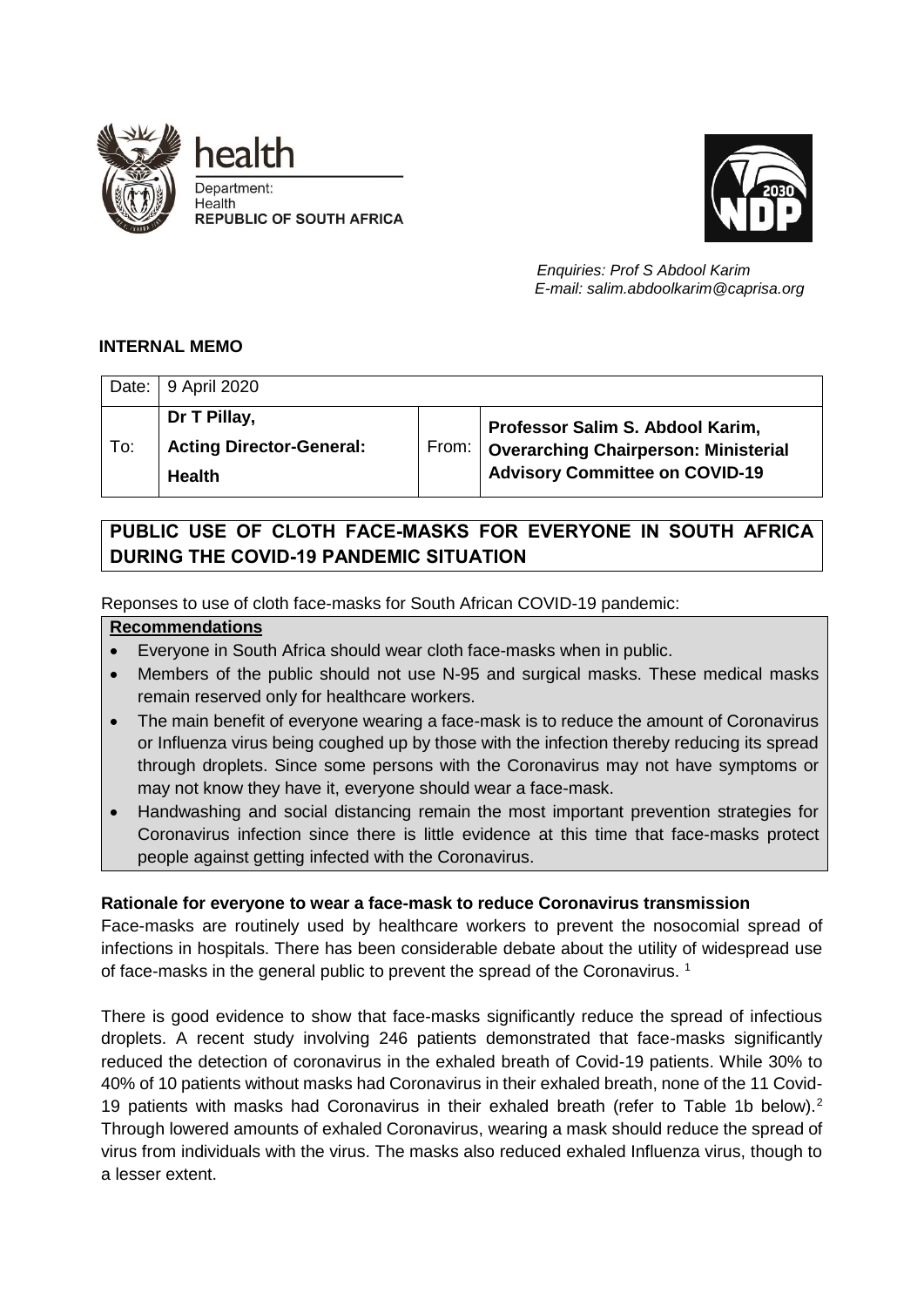Table 1b | Efficacy of surgical face masks in reducing respiratory virus frequency of detection and viral shedding in respiratory droplets and aerosols of symptomatic individuals with coronavirus, influenza virus or rhinovirus infection

|                    | Droplet particles $>5 \,\mathrm{\upmu m}$ |                               |      | Aerosol particles $\leq$ 5 µm |                               |      |
|--------------------|-------------------------------------------|-------------------------------|------|-------------------------------|-------------------------------|------|
| <b>Virus type</b>  | Without surgical face mask                | With surgical face mask       | P    | Without surgical face mask    | With surgical face mask       | P    |
|                    | Detection of virus                        |                               |      |                               |                               |      |
|                    | No. positive/no. total $(\%)$             | No. positive/no. total $(\%)$ |      | No. positive/no. total $(\%)$ | No. positive/no. total $(\%)$ |      |
| <b>Coronavirus</b> | $3$ of 10 $(30)$                          | $0$ of 11 $(0)$               | 0.09 | 4 of 10 $(40)$                | 0 of $11(0)$                  | 0.04 |
| Influenza virus    | $6$ of 23 $(26)$                          | 1 of 27(4)                    | 0.04 | 8 of 23 (35)                  | $6$ of 27 (22)                | 0.36 |
| <b>Rhinovirus</b>  | $9$ of 32 (28)                            | 6 of 27 (22)                  | 0.77 | 19 of 34 (56)                 | 12 of 32 (38)                 | 0.15 |

There is currently little scientific evidence<sup>3</sup> to show that wearing a mask will protect people from acquiring coronavirus, which occurs mainly through contaminated hands.

In some societies, wearing face-masks is culturally accepted and commonplace, e.g. in China. While face-masks are routinely worn in South Africa, the Coronavirus pandemic requires new norms and behaviours to reduce risk. In light of recent evidence<sup>4,5</sup> that some individuals with Coronavirus who do not have symptoms (asymptomatic) can transmit the virus to others before showing symptoms, the use of a face-mask by everyone in public settings is recommended.

Although the cloth face-mask may not be as good as a surgical face-mask in hospital settings<sup>6</sup>, the cloth face-mask is a suitable alternative to surgical face-masks for reducing droplet spread in public settings. Hence, cloth face-masks are being recommended for the general public to reduce the spread of the Coronavirus.

## **Note 1: Face-masks are recommended as an addition to hand-washing and social distancing – it does not replace these 2 more important prevention strategies**

The cloth face-mask should never be promoted as our primary prevention strategy and should never be promoted separately from hand-washing and social distancing.

### **Note 2: The public should not use N-95 respirator masks and surgical masks**

Surgical masks and N-95 masks are critical supplies that must be reserved for healthcare workers and other medical first responders. The public should be strongly discouraged from using these medical-use masks.

#### **Note 3: Cloth face-masks need to be worn and cleaned properly**

The face-mask must cover the nose and mouth completely. Face-masks should not be lowered when speaking, coughing or sneezing. Face-masks should not be repeatedly touched – fidgeting with the mask repeatedly is strongly discouraged as it is important to avoid touching the face with hands. The inner side of the mask should not be touched by hands. Wash hands after removing the face-mask. Wash cloth face-masks with warm soapy water and iron when dry. Each person will need to have at least 2 face-masks so that one face-mask is available when the other is being washed. If possible, iron the mask after washing as it will help with disinfection.

The Western Cape have developed a guideline for public use of cloth masks.<sup>7</sup> This can perhaps serve as a guide for the National document.

Kind regards,

A. S. augtobe

**PROFESSOR SALIM S. ABDOOL KARIM OVERARCHING CHAIRPERSON: MINISTERIAL ADVISORY COMMITTEE ON COVID-19 DATE: 9 April 2020**